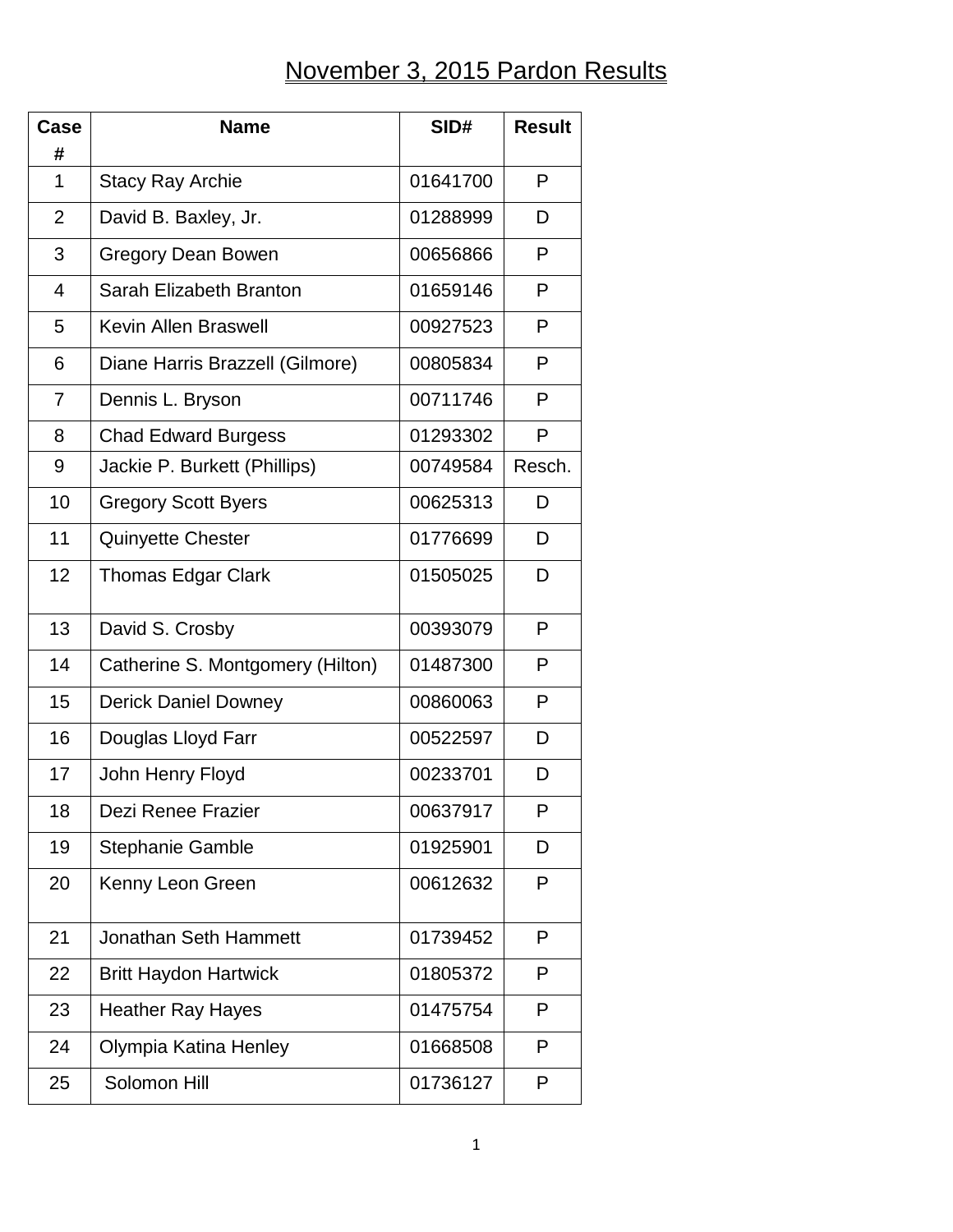## November 3, 2015 Pardon Results

| 26 | <b>Randy Michael Holliday</b>  | 00175893 | P      |
|----|--------------------------------|----------|--------|
| 27 | <b>Kevin Mark Howell</b>       | 01370738 | P      |
| 28 | Clifford S. Hubbard            | L0001077 | D      |
| 29 | <b>Tony Lamont Jackson</b>     | 00941135 | P      |
| 30 | <b>Markes Terrell Snell</b>    | 02128193 | P      |
| 31 | <b>Brittany Louise Jones</b>   | 01824658 | D      |
| 32 | Jermaine M. Jones              | 01112068 | P      |
| 33 | Robert Kelly, Sr.              | 01538666 | P      |
| 34 | <b>Phillip Kinard</b>          | 00903140 | Resch. |
| 35 | <b>Gregory Earl King</b>       | 00245201 | P      |
| 36 | Mario Rashad Leach             | 01759207 | P      |
| 37 | Keith E. Loftus                | 01698175 | P      |
| 38 | Joseph McCabe                  | 01114532 | D      |
| 39 | <b>Burton Lee McCausey</b>     | 01191389 | D      |
| 40 | Carl Edward McFadden, Jr.      | 00524067 | P      |
| 41 | Michael C. Mimnaugh            | 02029299 | D      |
| 42 | Douglas O'Dell Moultrie        | 00705217 | P      |
| 43 | Geraldine C. Munster           | 01541033 | P      |
| 44 | Lynn Murphy (O'Shea)           | 01330029 | P      |
| 45 | Juan Nevarez, Jr.              | 00612810 | D      |
| 46 | Donald Andrew New              | 00410925 | D      |
| 47 | <b>Robert Howell Newell</b>    | 00954023 | P      |
| 48 | Kyle Brennan O'Neill           | 01855295 | P      |
| 49 | Larry U. Outing                | 00588519 | D      |
| 50 | Joseph Alton Ouzts, Jr.        | 00300242 | P      |
| 51 | <b>Thomas John Pedrick III</b> | 01884979 | P      |